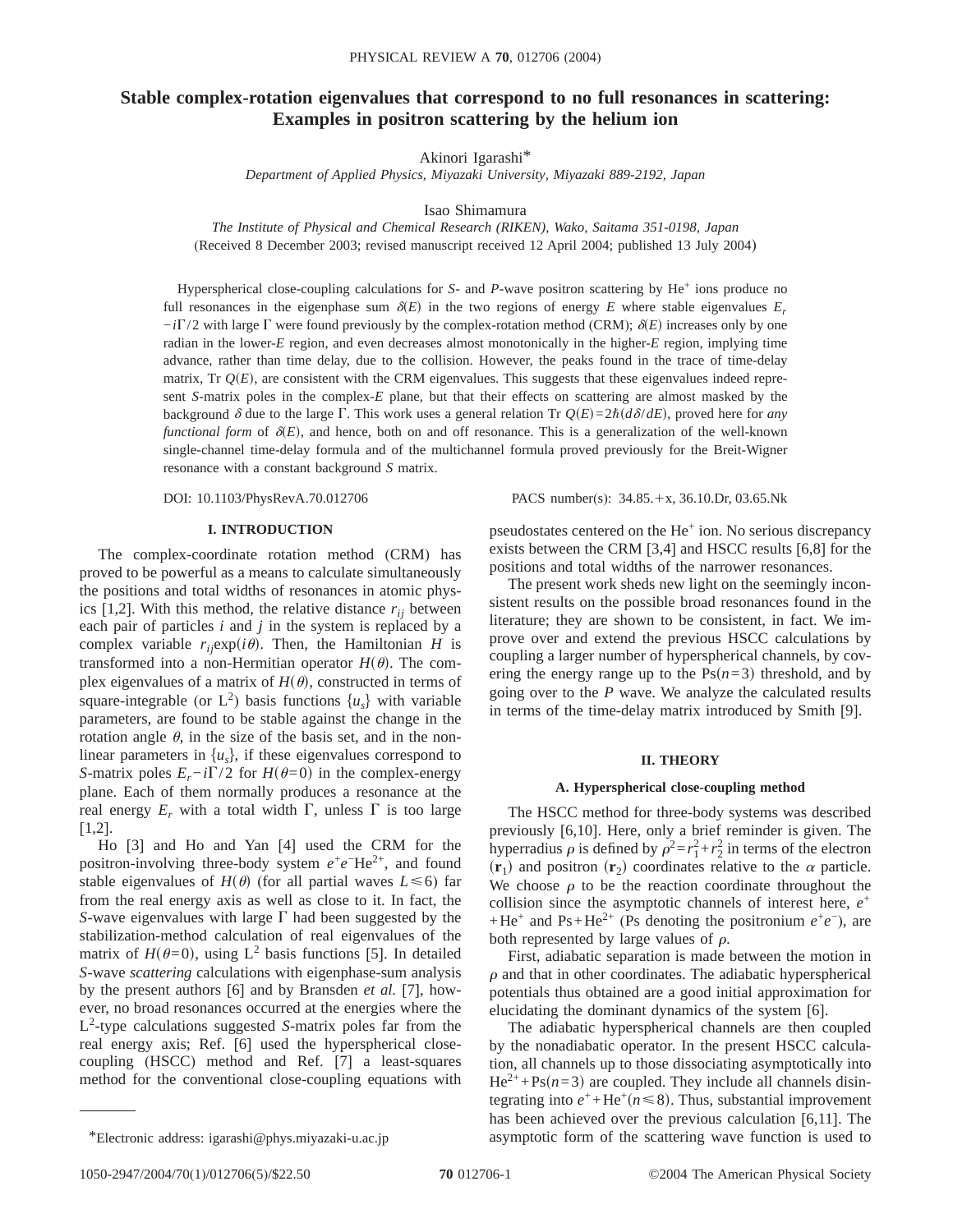

FIG. 1. *S*- and *P*-wave positron scattering by He+ at energies *E* of the total system below the energy level of  $Ps(n=1)$ . (a) Eigenphase sum  $\delta(E)$ . Full curves: present results. Dotted curve: *S*-wave result by Bransden *et al.* [7]. (b) Eigenvalues of the *S*-wave timedelay matrix  $Q(E)$  (full curves) and Tr  $Q(E) = 2\hbar (d\delta/dE)$  (broken curve). (c) Eigenvalues of the *P*-wave  $Q(E)$  (full curves) and Tr  $Q(E)$  (broken curve).

obtain the *S* matrix, the eigenphases  $\delta_{\alpha}$ , and state-to-state partial-wave cross sections  $\sigma_L(i \rightarrow f)$ .

### **B. Resonances and the time-delay matrix**

A hump in a cross section as a function of the total energy *E* is not necessarily associated with a resonance. In the presence of an isolated narrow resonance, the sum of all eigenphases  $\delta_{\alpha}$ , or the eigenphase sum  $\delta(E)$ , follows the Breit-Wigner one-level formula in a good approximation [12], and increases nearly by  $\pi$  radians in an energy region having a width of the order of  $\Gamma$ .

Resonances may also be analyzed by observing the timedelay or lifetime matrix  $Q(E) = i\hbar S(dS^{\dagger}/dE)$  [9]. The trace of  $Q(E)$ , which has a significance of average time delay due to the collision, is proved in the Appendix to satisfy a relation

$$
\operatorname{Tr} Q(E) = 2\hbar \frac{d\delta}{dE},\tag{1}
$$

whatever energy dependence  $Q(E)$  or  $\delta(E)$  may have. If  $\delta(E)$ follows approximately the Breit-Wigner formula with a background phase changing linearly with *E* as  $(C/2)E + C'$ , then Tr  $Q(E)$  behaves as

$$
\operatorname{Tr} Q(E) \simeq \frac{\hbar \Gamma}{(E - E_r)^2 + (\Gamma/2)^2} + \hbar C,\tag{2}
$$

according to Eq. (A12).

#### **III. RESULTS**

#### **A. Quest for possible broad resonances**

The *S*- and *P*-wave eigenphase sums are shown in Fig. 1(a) at energies between the levels of He<sup>+</sup> $(n=2)$  and Ps $(n=1)$ 



FIG. 2. *S*- and *P*-wave positron scattering by  $He^+$  at energies  $E$ of the total system above the energy level of  $Ps(n=1)$ . (a) Eigenphase sum  $\delta(E)$ . (b) Eigenvalues of the *S*-wave time-delay matrix  $Q(E)$  (full curves) and Tr  $Q(E) = 2\hbar (d\delta/dE)$  (broken curve). (c) Eigenvalues of the *P*-wave  $Q(E)$  (full curves) and Tr  $Q(E)$  (broken curve).

 $=1$ ) and in Fig. 2(a) between those of He<sup>+</sup> $(n=3)$  and  $He^{+}(n=4)$ , where Ho [3] located complex eigenvalues with large  $\Gamma$ . The eigenvalues and the traces of the time-delay matrices are presented in Figs. 1(b), 1(c), 2(b), and 2(c). The present result for the *S*-wave eigenphase sum in Fig. 1(a) compares well with the result by Bransden *et al.* [7]. For both *S* and *P* waves, the eigenphase sum increases only by less than 1 radian in this energy region, much less than a value of  $\pi$  radians for a full resonance. In other words, clearly, no full broad resonances occur below the energy level of  $Ps(n=1)$ .

A striking aspect of Figs. 1(b) and 1(c) is the clear peak in Tr  $Q(E)$  found for both *S* and *P* waves. Although Eq. (2) applies accurately to narrow resonances only, in principle, an attempt was made to fit the HSCC values of Tr  $Q(E)$  to this equation in a limited energy range  $\Delta E$  around the peak center. With a choice  $\Delta E = 0.1$  a.u., the fit was fairly accurate and it yielded parameters  $(E_r, \Gamma) = (-0.371, 0.136)$  in a.u. (with  $C=-10.6$ ) for the *S* wave and  $(-0.352,0.188)$  (with *C*=−9.2) for the *P* wave. These parameters, which depend slightly on the choice of  $\Delta E$ , are seen to be consistent with Ho's results (−0.3705,0.1294) for the *S* wave and s−0.3544,0.178d for the *P* wave [3], though, naturally, the agreement is not perfect and the fitting becomes inaccurate outside of  $\Delta E$  (<T). We note also that only one eigenvalue of the time-delay matrix has a clear peak and that the other eigenvalues are slowly varying with *E*, just like the case of true resonances [9,13].

These observations may be interpreted as follows. The CRM eigenvalues indeed represent *S*-matrix poles in the complex energy plane. The *S*-matrix poles lying far from the real energy axis weakly affect scattering for real energies *E*,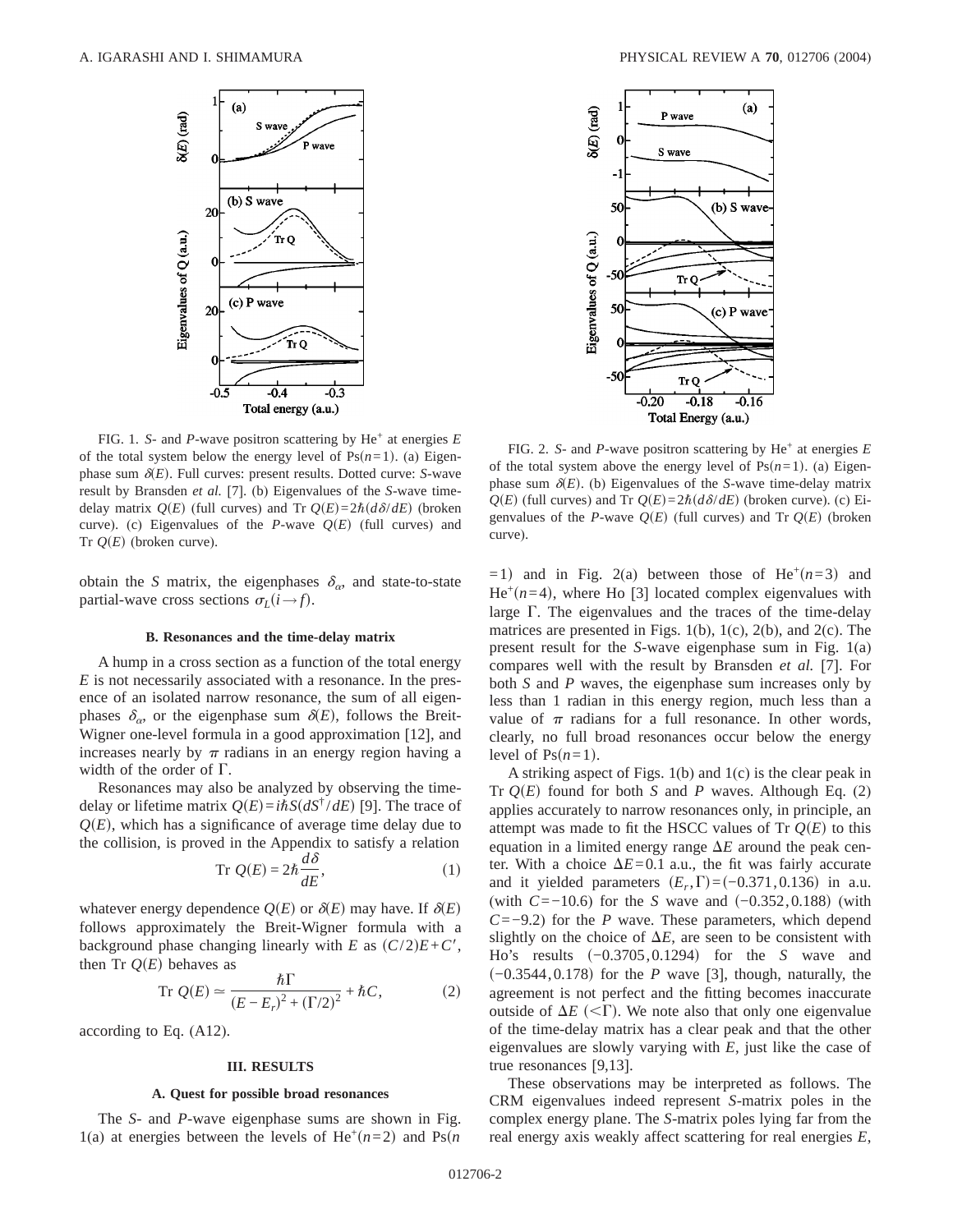but the background eigenphases decrease so much in the relevant, broad energy region (see the large negative values of *C*) that no full resonances are seen in the eigenphase sums.

An even more striking case is the eigenphase sums  $\delta(E)$ in Fig. 2(a). They are seen to decrease nearly monotonically with energy in this region, implying a negative time delay on the average, or implying that the average collision time is shorter than the case of no collision interaction, unlike any resonance process. Nevertheless, the values of  $Tr O(E)$  in Figs. 2(b) and 2(c) show clear peaks just as in Figs. 1(b) and 1(c). Their fit to Eq. (2) in a limited energy range  $\Delta E$  $=0.03$  a.u. around their peak center yields  $(E_r, \Gamma)$ =(−0.188,0.045) for the *S* wave with *C* as large as −87.2, and  $(-0.188,0.051)$  for the *P* wave with *C*=−75.9 for  $\Delta E$  $=0.035$  a.u., in fair accord with Ho's results (−0.1856,0.0393) for the *S* wave and (−0.1848,0.0432) for the *P* wave [3]. For both *S* and *P* waves, the background eigenphase sum, decreasing drastically between the thresholds of He<sup>+</sup> $(n=3)$  and He<sup>+</sup> $(n=4)$ , seems to wash out any appreciable effects of the *S*-matrix pole on  $\delta(E)$  in Fig. 2(a). By monitoring Tr  $Q(E)$ , however, the existence of the *S*-matrix poles far from the real energy axis may be inferred according to argument similar to the one about Fig. 1. In the energy region of Fig. 2, too, only one eigenvalue of the timedelay matrix has a peak-like structure with a large negative background, and the other eigenvalues vary slowly with energy, again showing a behavior similar to true resonances.

#### **B. Narrow resonances**

Many narrow resonances are calculated accurately in this work. Their positions and total widths, obtained by fitting to Eq. (2), are summarized in Tables I and II, together with the stable CRM eigenvalues found in Refs. [3] and [4]. Some HSCC resonances were reported previously [6,8]. In particular, the one with  $E_r$ =−0.075 39 and reported in Ref. [6] as extremely narrow  $(\Gamma \sim 10^{-13} \text{ a.u.})$  was corrected in Ref. [8] as  $\Gamma$ =5.3×10<sup>-4</sup> a.u. This broader  $\Gamma$  was confirmed later in Ref. [4]. This resonance is supported by the well of the adiabatic hyperspherical potential formed, essentially, by the avoided crossings between an asymptotically attractive potential dissociating into  $Ps(n=2) + He^{2+}$  and asymptotically repulsive potentials leading to channels  $He^+(n=4,5)+e^+$ ; see Fig. 2 in Ref. [6]. The decay mechanism of this resonance is mainly the coupling with a channel leading asymptotically to  $He^+(n=4)+e^+$ , and partly the coupling with a channel leading to He<sup>+</sup> $(n=3)+e^+$ , instead of the inefficient tunneling through the barrier in the adiabatic potential.

Including this case,  $E_r$  and  $\Gamma$  values for all the narrow resonances lying below the  $Ps(n=2)$  threshold calculated by both the HSCC method and CRM agree well with each other. The Feshbach resonances lying below the  $Ps(n=3)$  threshold are reported for the first time in this paper, as far as we are aware.

Resonances in the system  $e^+e^-$ He<sup>2+</sup> are particularly of interest because there are distinct kinds of asymptotic channels, namely, the ones dissociating into two charged particles repelling each other, and the ones dissociating into a charged particle and a hydrogenlike atom, either in the ground state

TABLE I. *S*-wave resonances in the system  $e^+$ He<sup>+</sup>. HSCC: present 42-channel hyperspherical close-coupling calculation. CRM: complex-rotation method.  $E_r$ : resonance energy.  $\Gamma$ : total width.  $x[y]=x\times10^y$ .

| Energy level<br>(a.u.)      |                        | <b>HSCC</b>            |  | <b>CRM</b>                                                            |  |
|-----------------------------|------------------------|------------------------|--|-----------------------------------------------------------------------|--|
|                             |                        |                        |  | $E_r$ (a.u.) $\Gamma$ (a.u.) $E_r$ (a.u.) $\Gamma$ (a.u.)             |  |
|                             | $Ps(3) \quad -0.02778$ |                        |  |                                                                       |  |
|                             | $He^{+}(8)$ -0.031 25  |                        |  |                                                                       |  |
|                             |                        | $-0.03264$ 1.2 $[-3]$  |  |                                                                       |  |
|                             |                        | $-0.035$ 12 $1.5[-3]$  |  |                                                                       |  |
|                             |                        | $-0.03742$ 3.1[-4]     |  |                                                                       |  |
|                             | $He+(7) -0.04082$      |                        |  |                                                                       |  |
|                             |                        | $-0.04755$ 8.9 $[-4]$  |  |                                                                       |  |
|                             | $He+(6) -0.05556$      |                        |  |                                                                       |  |
|                             | $Ps(2) \qquad -0.0625$ |                        |  |                                                                       |  |
|                             |                        |                        |  | $-0.064$ 31 $4.1[-4]$ $-0.064$ 33 <sup>a</sup> 3.9[-4] <sup>a</sup>   |  |
|                             |                        |                        |  | $-0.06742$ 7.3[-4] $-0.06743$ <sup>a</sup> 7.9[-4] <sup>a</sup>       |  |
|                             |                        |                        |  | $-0.075$ 39 $5.3[-4]$ $-0.075$ 40 <sup>a</sup> $5.4[-4]$ <sup>a</sup> |  |
|                             | $He^+(5)$ -0.0800      |                        |  |                                                                       |  |
|                             |                        | $-0.1039$ $5.0[-3]$    |  |                                                                       |  |
|                             | $He^+(4)$ -0.1250      |                        |  |                                                                       |  |
|                             |                        |                        |  | $-0.1856^b$ 0.0393 <sup>b</sup>                                       |  |
|                             | $He^{+}(3)$ -0.2222    |                        |  |                                                                       |  |
|                             | $Ps(1) \qquad -0.2500$ |                        |  |                                                                       |  |
|                             |                        | $-0.250014$ 7.4 $[-6]$ |  |                                                                       |  |
|                             |                        |                        |  | $-0.3705^b$ 0.1294 <sup>b</sup>                                       |  |
|                             | $He^{+}(2)$ -0.5000    |                        |  |                                                                       |  |
| $^{\circ}$ Reference [4].   |                        |                        |  |                                                                       |  |
| <sup>b</sup> Reference [3]. |                        |                        |  |                                                                       |  |

(attracting each other by the polarization potential) or in an excited state (either attracting or repelling each other by a dipole potential). Avoided crossings between potentials with different asymptotic energies occur quite frequently, and result in rich physics, such as the resonance mentioned above as previously thought to be quite narrow. The attractive dipole potential supports an infinite number of Feshbach resonances if the dipole is strong enough, and their resonance parameters satisfy simple formulas in a good approximation [14,15]. We find such Feshbach series below the  $Ps(n=2)$ and  $Ps(n=3)$  thresholds in Tables I and II. The infinite series actually become finite because of the sublevel splitting due to the relativistic and quantum electrodynamic effects.

# **IV. CONCLUSION**

We have discussed examples of stable complex-rotation eigenvalues, lying far from the real energy axis, that produce no full resonances but that can be assessed by monitoring the time-delay matrix. Attention should also be drawn to the fact that the Breit-Wigner one-level formula with constant resonance parameters can often be an unsatisfactory approximation for broad resonances, in which case the energy dependence of the resonance parameters should be taken into account [16,17].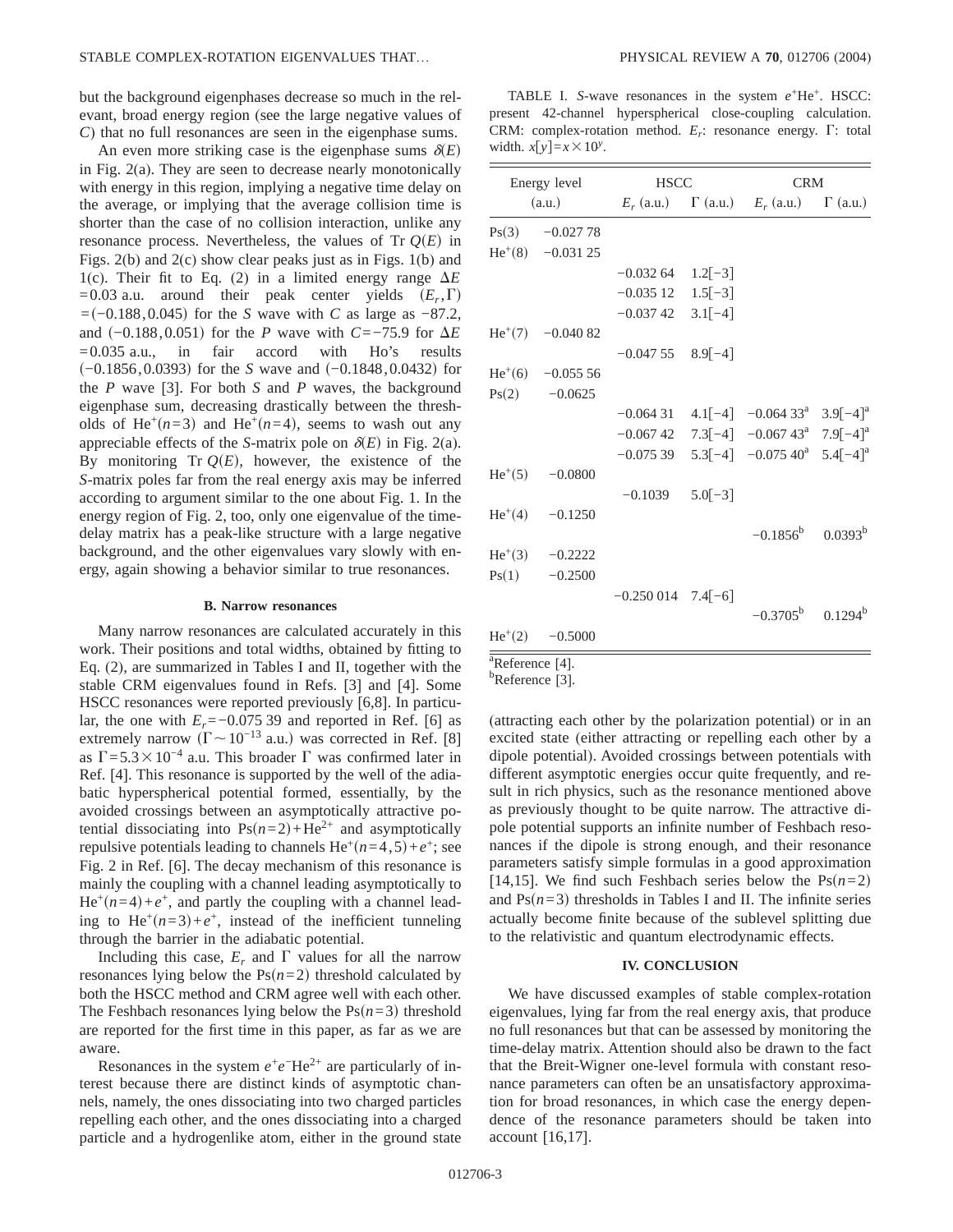TABLE II. *P*-wave resonances in the system  $e^+$ He<sup>+</sup>. HSCC: present 73-channel hyperspherical close-coupling calculation. CRM: complex-rotation method.  $E_r$ : resonance energy.  $\Gamma$ : total width.  $x[y]=x\times10^y$ .

| Energy level<br>(a.u.)            |                          | <b>HSCC</b>            |  | <b>CRM</b>                                                            |  |
|-----------------------------------|--------------------------|------------------------|--|-----------------------------------------------------------------------|--|
|                                   |                          |                        |  | $E_r$ (a.u.) $\Gamma$ (a.u.) $E_r$ (a.u.) $\Gamma$ (a.u.)             |  |
|                                   | $Ps(3) \qquad -0.02778$  |                        |  |                                                                       |  |
|                                   | $He^{+}(8)$ -0.031 25    |                        |  |                                                                       |  |
|                                   |                          | $-0.03420$ 1.4[-4]     |  |                                                                       |  |
|                                   |                          | $-0.035\ 01$ $1.5[-4]$ |  |                                                                       |  |
|                                   |                          | $-0.03730$ 2.8[-4]     |  |                                                                       |  |
|                                   | $He^{+}(7)$ -0.040 82    |                        |  |                                                                       |  |
|                                   |                          | $-0.0474$ 9.7 $[-3]$   |  |                                                                       |  |
|                                   | $He+(6)$ -0.05556        |                        |  |                                                                       |  |
| Ps(2)                             | $-0.0625$                |                        |  |                                                                       |  |
|                                   |                          | $-0.063$ 13 $1.3[-4]$  |  |                                                                       |  |
|                                   |                          |                        |  | $-0.06395$ 4.1[-4] $-0.06397$ <sup>a</sup> 3.8[-4] <sup>a</sup>       |  |
|                                   |                          |                        |  | $-0.064$ 30 $4.0[-4]$ $-0.064$ 29 <sup>a</sup> $4.1[-4]$ <sup>a</sup> |  |
|                                   |                          |                        |  | $-0.067$ 15 $6.3[-4]$ $-0.067$ 11 <sup>a</sup> $6.7[-4]$ <sup>a</sup> |  |
|                                   |                          |                        |  | $-0.07484$ 4.4[-4] $-0.07486$ <sup>a</sup> 4.5[-4] <sup>a</sup>       |  |
|                                   | $He^+(5)$ -0.0800        |                        |  |                                                                       |  |
|                                   |                          | $-0.1038$ 6.[-3]       |  |                                                                       |  |
|                                   | $He^+(4) \qquad -0.1250$ |                        |  |                                                                       |  |
|                                   |                          |                        |  | $-0.1848^b$ $0.0432^b$                                                |  |
|                                   | $He^{+}(3)$ -0.2222      |                        |  |                                                                       |  |
| Ps(1)                             | $-0.2500$                |                        |  |                                                                       |  |
|                                   |                          |                        |  | $-0.3544^b$ 0.178 <sup>b</sup>                                        |  |
|                                   | $He^{+}(2)$ -0.5000      |                        |  |                                                                       |  |
| $\sqrt[3]{\text{Reference}}$ [4]. |                          |                        |  |                                                                       |  |
| <sup>b</sup> Reference [3].       |                          |                        |  |                                                                       |  |

## **ACKNOWLEDGMENTS**

This work was supported in part by the Ministry of Education, Science, Sports, and Technology, Japan, and the collaborative program of National Institute for Fusion Science, Japan (A.I.).

# **APPENDIX: RELATION BETWEEN THE TIME-DELAY MATRIX AND THE EIGENPHASE SUM**

Here, we prove Eq. (1) in the main text, which relates the trace of the time-delay matrix  $Q(E)$  to the eigenphase sum  $\delta(E)$ . We assume *no particular functional form* of  $\delta(E)$  in this proof. A special case of an *S*-matrix pole at a complex energy  $E=E_r-i\Gamma/2$  is also discussed.

A wave-packet analysis reveals that the delay time associated with a quantum-mechanical single-channel collision may be described in terms of the derivative of the scattering phase shift  $\eta(E)$  with respect to the collision energy *E* as [18,19]

$$
\Delta t = 2\hbar \frac{d\eta}{dE} = i\hbar S \frac{dS^*}{dE} = -i\hbar \frac{dS}{dE} S^*.
$$
 (A1)

Here,  $S = \exp(2i\eta)$  is the single-channel *S* matrix. Smith [9] generalized Eq. (A1) for multichannel scattering by introducing a lifetime matrix, or time-delay matrix,  $Q(E)$ , which is associated with the open channels only, just as the *S* matrix is. He showed that  $Q(E)$  satisfies a relation

$$
Q(E) = i\hbar S \frac{dS^{\dagger}}{dE} = -i\hbar \frac{dS}{dE} S^{\dagger} = Q^{\dagger}(E). \tag{A2}
$$

The matrix  $Q(E)$  is seen to be Hermitian. The eigenvalues and eigenvectors of the time-delay matrix were discussed previously (see, for example, Refs. [9,13]), in particular, in relation to the Breit-Wigner resonance formula [20]. In this Appendix, they are discussed in term of the eigenvalues and eigenvectors of the *S* matrix without assuming the Breit-Wigner approximation.

The *S* matrix is first diagonalized by a unitary matrix *U* as

$$
USU^{\dagger} = \Lambda. \tag{A3}
$$

Each element  $\Lambda_{\alpha\alpha}$  of the diagonal matrix  $\Lambda$  is expressible as  $\exp(2i\delta_{\alpha})$  in terms of an eigenphase  $\delta_{\alpha}$ , the corresponding eigenvector representing an eigenchannel. We consider the diagonal eigenphase matrix  $\Phi$  defined by the diagonal elements  $\Phi_{\alpha\alpha} = \delta_{\alpha}$ . It immediately follows that

$$
2\hbar \frac{d\Phi}{dE} = i\hbar \Lambda \frac{d\Lambda^{\dagger}}{dE}.
$$
 (A4)

Clearly, the right-hand side of Eq. (A4) is not equal to  $UQU^{\dagger}$  in general since U depends on the energy E in general [9]. If it were equal to  $UQU^{\dagger}$ , then the present proof would be unnecessary. We note that

$$
\frac{d\Lambda^{\dagger}}{dE} = U\frac{dS^{\dagger}}{dE}U^{\dagger} + \frac{dU}{dE}S^{\dagger}U^{\dagger} + US^{\dagger}\frac{dU^{\dagger}}{dE},
$$
 (A5)

so that

$$
2\hbar \frac{d\Phi}{dE} = i\hbar \left( US \frac{dS^{\dagger}}{dE} U^{\dagger} + USU^{\dagger} \frac{dU}{dE} S^{\dagger} U^{\dagger} + U \frac{dU^{\dagger}}{dE} \right),\tag{A6}
$$

where the unitarity of *U* and *S* has been used. Since the trace of a matrix is unchanged by a unitary transformation, the trace of Eq. (A6) may be written as

$$
\operatorname{Tr}\left(2\hbar\frac{d\Phi}{dE}\right) = i\hbar\operatorname{Tr}\left(S\frac{dS^{\dagger}}{dE}\right) + i\hbar\operatorname{Tr}\left(U^{\dagger}\frac{dU}{dE} + U\frac{dU^{\dagger}}{dE}\right). \tag{A7}
$$

The first term on the right-hand side is Tr *Q*. The second term can be reduced to the form

$$
i\hbar \operatorname{Tr}\left(UU^{\dagger} \frac{dU}{dE} U^{\dagger} + U \frac{dU^{\dagger}}{dE}\right) = i\hbar \operatorname{Tr} \frac{d(UU^{\dagger})}{dE} = 0. \quad (A8)
$$

Therefore, it follows that

$$
\operatorname{Tr} Q(E) = 2\hbar \operatorname{Tr} \frac{d\Phi}{dE} = 2\hbar \frac{d\delta}{dE},\tag{A9}
$$

where  $\delta$  is the eigenphase sum  $\Sigma_{\alpha} \delta_{\alpha}$ . This is Eq. (1) in the main text.

Equation (A9) is seen to be a generalization of the singlechannel formula (A1) for multichannel problems. So far, no